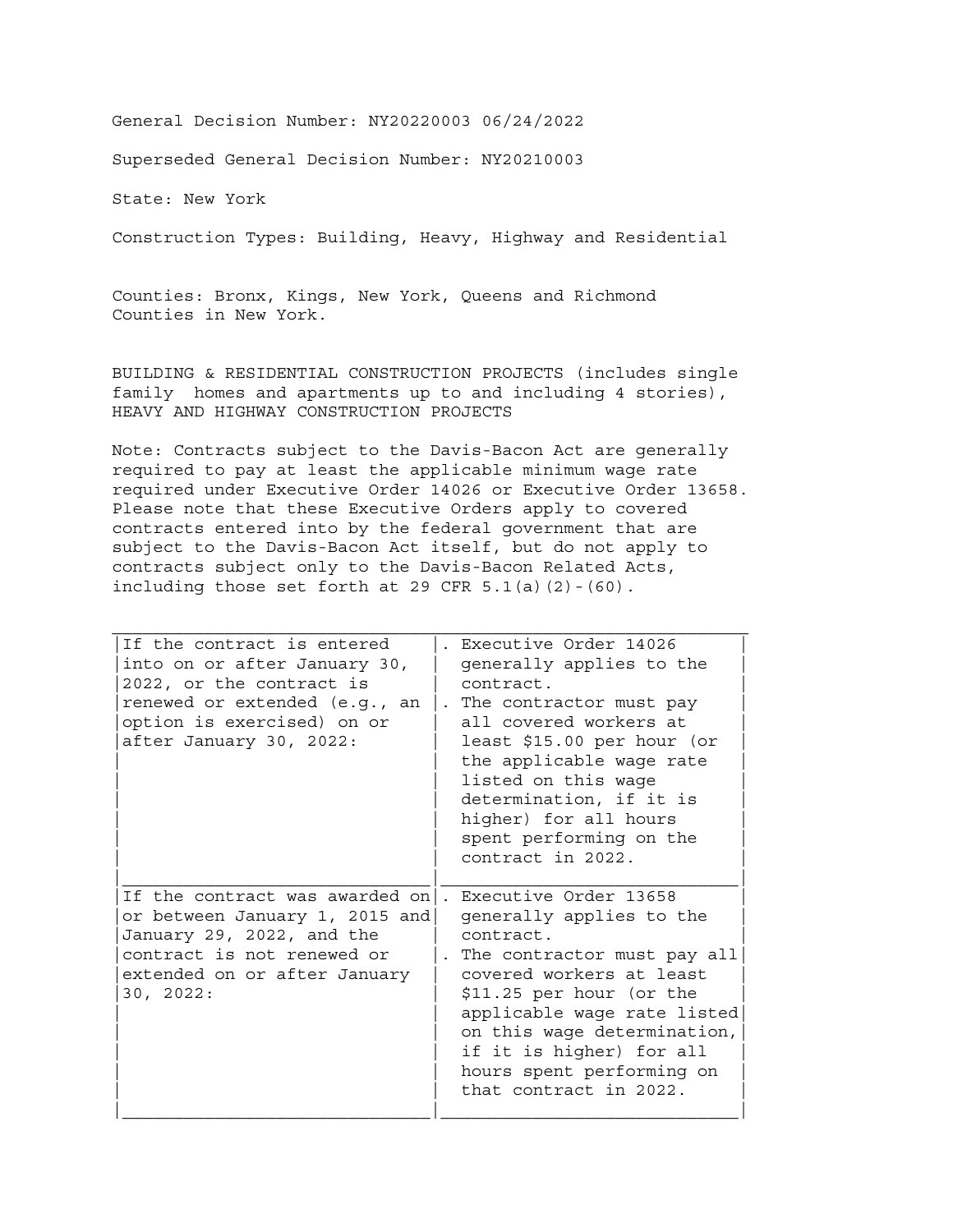The applicable Executive Order minimum wage rate will be adjusted annually. If this contract is covered by one of the Executive Orders and a classification considered necessary for performance of work on the contract does not appear on this wage determination, the contractor must still submit a conformance request.

Additional information on contractor requirements and worker protections under the Executive Orders is available at https://www.dol.gov/agencies/whd/government-contracts.

| Modification Number | Publication Date |
|---------------------|------------------|
|                     | 01/07/2022       |
|                     | 02/25/2022       |
|                     | 03/25/2022       |
|                     | 06/24/2022       |

ASBE0012-001 06/01/2021

|                                    | Rates | Fringes |
|------------------------------------|-------|---------|
| Asbestos Workers/Insulator         |       |         |
| Includes application of            |       |         |
| all insulating materials,          |       |         |
| protective coverings,              |       |         |
| coatings and finishes to           |       |         |
| all types of mechanical            |       |         |
| systems\$ $69.01$                  |       | 35.16   |
| HAZARDOUS MATERIAL HANDLER\$ 39.00 |       | 12.75   |

BOIL0005-001 01/01/2021

|                                 | Rates | Fringes |
|---------------------------------|-------|---------|
| BOILERMAKER\$ 63.38 33%+47.22+a |       |         |

FOOTNOTE:

 a. PAID HOLIDAYS: New Year's Day, Thanksgiving Day, Memorial Day, Independence Day, Labor Day and Good Friday, Friday after Thanksgiving, Christmas Eve Day and New Year's Eve

----------------------------------------------------------------

BRNY0001-001 07/01/2020

|                          | Rates | Fringes |  |
|--------------------------|-------|---------|--|
| BRICKLAYER\$ $62.54$     |       | 29.40   |  |
| $MASON - STONE$ \$ 67.88 |       | 36.91   |  |
|                          |       |         |  |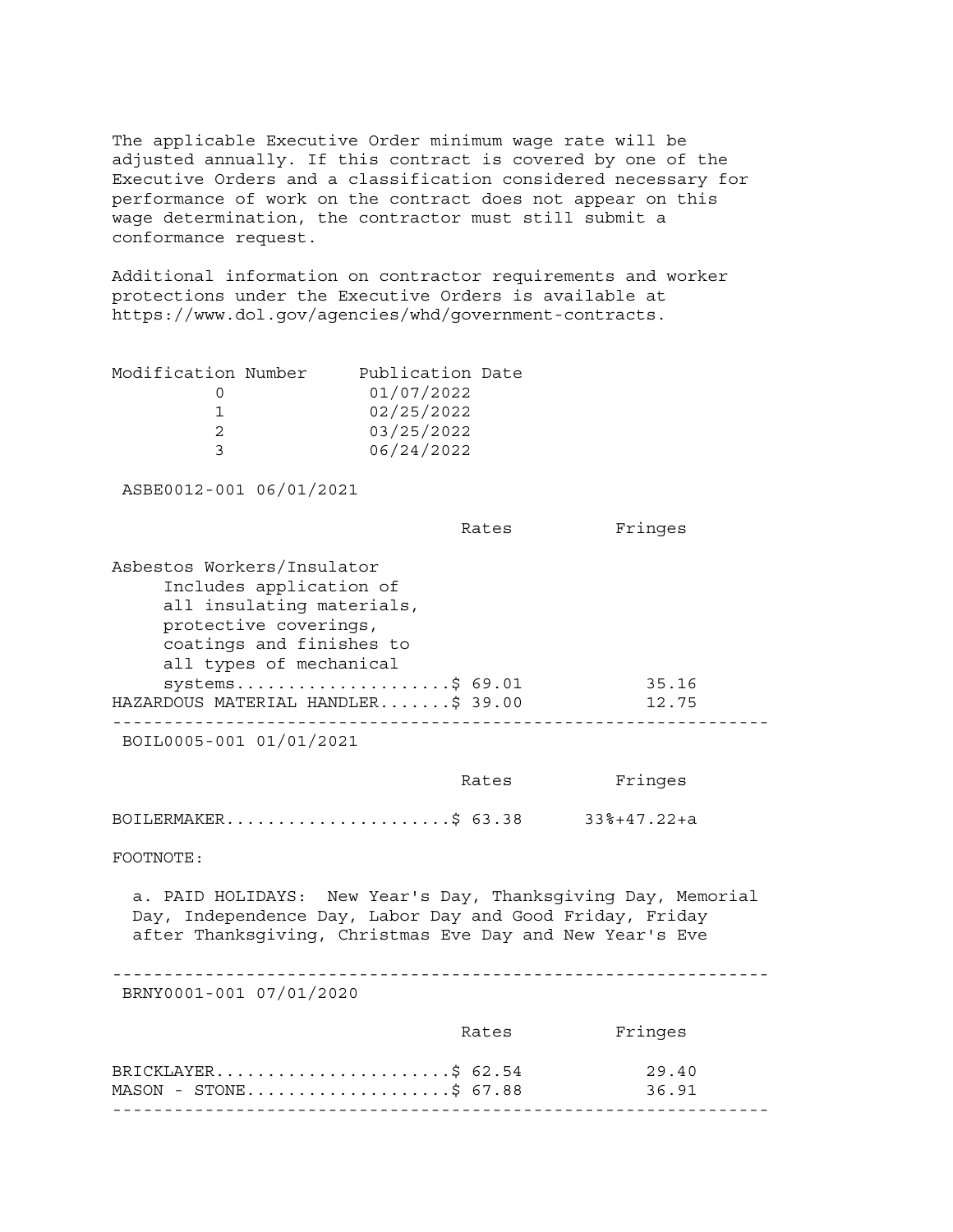BRNY0001-002 07/01/2020

|                                                             | Rates | Fringes        |
|-------------------------------------------------------------|-------|----------------|
| Pointer, cleaner and caulker\$ 55.97                        |       | 29.64          |
| BRNY0004-001 07/05/2021                                     |       |                |
|                                                             | Rates | Fringes        |
| MARBLE MASON\$ 61.73                                        |       | 37.91          |
| BRNY0007-001 07/01/2021                                     |       |                |
|                                                             | Rates | Fringes        |
| TERRAZZO FINISHER\$ 55.21<br>TERRAZZO WORKER/SETTER\$ 58.46 |       | 36.97<br>38.09 |
| BRNY0007-002 12/06/2021                                     |       |                |
|                                                             | Rates | Fringes        |
| TILE FINISHER\$ 47.56                                       |       | 32.71          |
| BRNY0020-001 01/04/2021                                     |       |                |
|                                                             | Rates | Fringes        |
| MARBLE FINISHER\$ 48.27                                     |       | 35.40          |
| BRNY0024-001 01/01/2021                                     |       |                |
|                                                             | Rates | Fringes        |
| <b>BRICKLAYER</b><br>MARBLE POLISHERS\$ 45.37               |       | 28.80          |
| BRNY0052-001 12/06/2021                                     |       |                |
|                                                             | Rates | Fringes        |
| Tile Layer\$ 61.84                                          |       | 36.04          |
| CARP0001-003 07/01/2021                                     |       |                |
|                                                             | Rates | Fringes        |
| CARPENTER (HEAVY & HIGHWAY)\$ 56.93                         |       | 52.79          |
| CARP0001-009 07/01/2021                                     |       |                |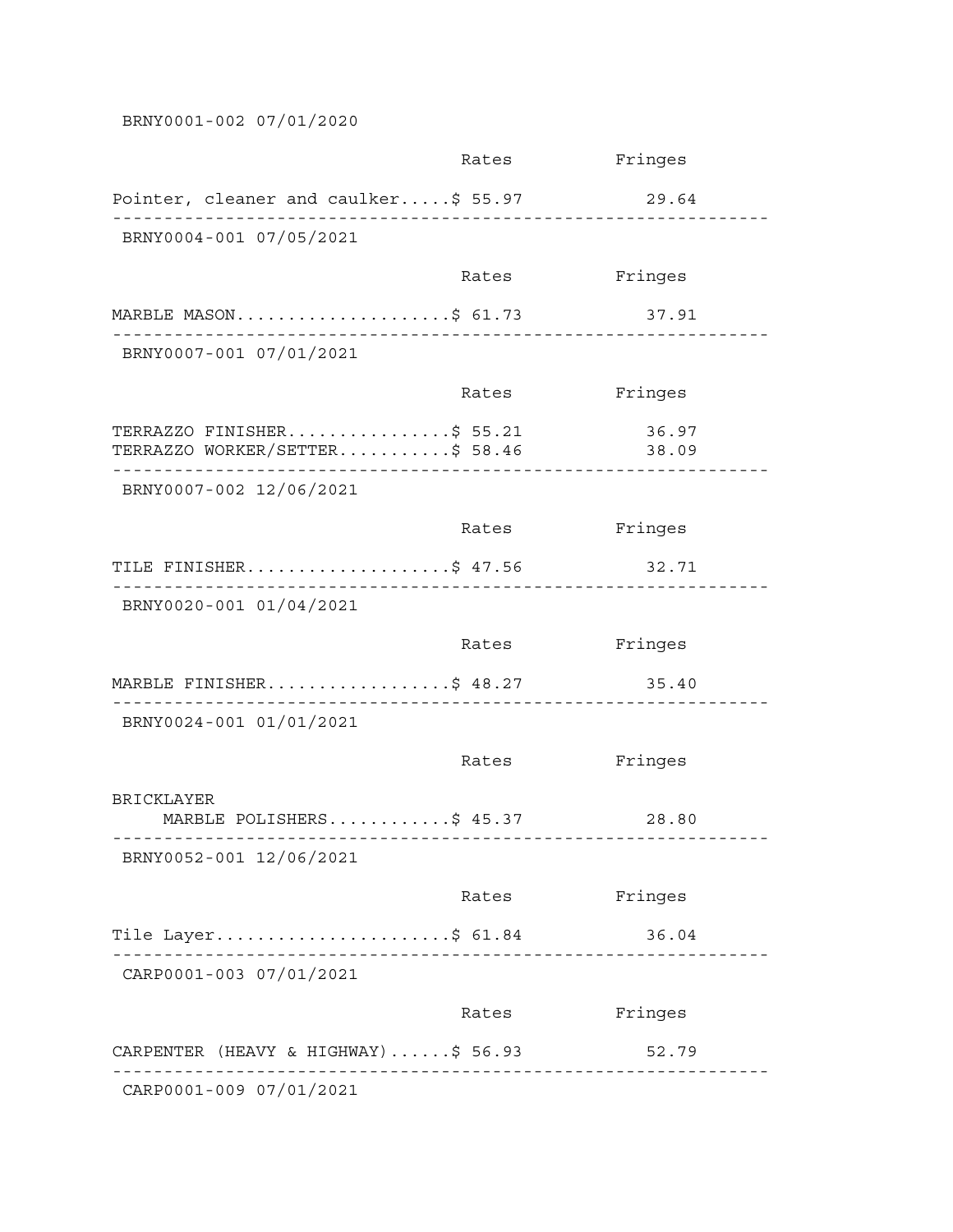|                                                                                                                                                                                                                                  | Rates | Fringes |
|----------------------------------------------------------------------------------------------------------------------------------------------------------------------------------------------------------------------------------|-------|---------|
| CARPENTER (BUILDING &<br>RESIDENTIAL)                                                                                                                                                                                            |       |         |
| Carpenters\$ $54.75$                                                                                                                                                                                                             |       | 46.43   |
| Soft Floor Layers\$ 54.75                                                                                                                                                                                                        |       | 46.43   |
| CARP0740-001 07/01/2021                                                                                                                                                                                                          |       |         |
|                                                                                                                                                                                                                                  | Rates | Fringes |
| MILLWRIGHT\$ 57.00<br>_ _ _ _ <b>_ _ _ _ _ _ _ _ _ _ _</b> _                                                                                                                                                                     |       | 54.06   |
| CARP1556-006 07/01/2021                                                                                                                                                                                                          |       |         |
|                                                                                                                                                                                                                                  | Rates | Fringes |
| Dock Builder & Piledrivermen\$ 56.93                                                                                                                                                                                             |       | 52.79   |
| CARP1556-007 07/01/2021                                                                                                                                                                                                          |       |         |
|                                                                                                                                                                                                                                  | Rates | Fringes |
| Diver Tender\$ 51.34                                                                                                                                                                                                             |       | 52.79   |
| $Diver$ \$71.80                                                                                                                                                                                                                  |       | 52.79   |
| CARP1556-011 07/01/2021                                                                                                                                                                                                          |       |         |
|                                                                                                                                                                                                                                  | Rates | Fringes |
| Carpenters:<br>TIMBERMEN\$ 52.05                                                                                                                                                                                                 |       | 52.24   |
| ELEC0003-001 04/11/2019                                                                                                                                                                                                          |       |         |
|                                                                                                                                                                                                                                  | Rates | Fringes |
| ELECTRICIAN<br>Electricians\$ 56.00 76.725%+16.25<br>Jobbing, and maintenance<br>and repair work\$ 28.50 51.243%+7.50+a                                                                                                          |       |         |
| PAID HOLIDAYS:                                                                                                                                                                                                                   |       |         |
| a. New Years Day, Martin Luther King, Jr.'s Birthday,<br>Washington's Birthday, Memorial Day, Independence Day,<br>Labor Day, Columbus Day, Election Day, Thanksgiving Day,<br>the day after Thanksgiving Day, and Christmas Day |       |         |
| ELEC1049-001 04/04/2021                                                                                                                                                                                                          |       |         |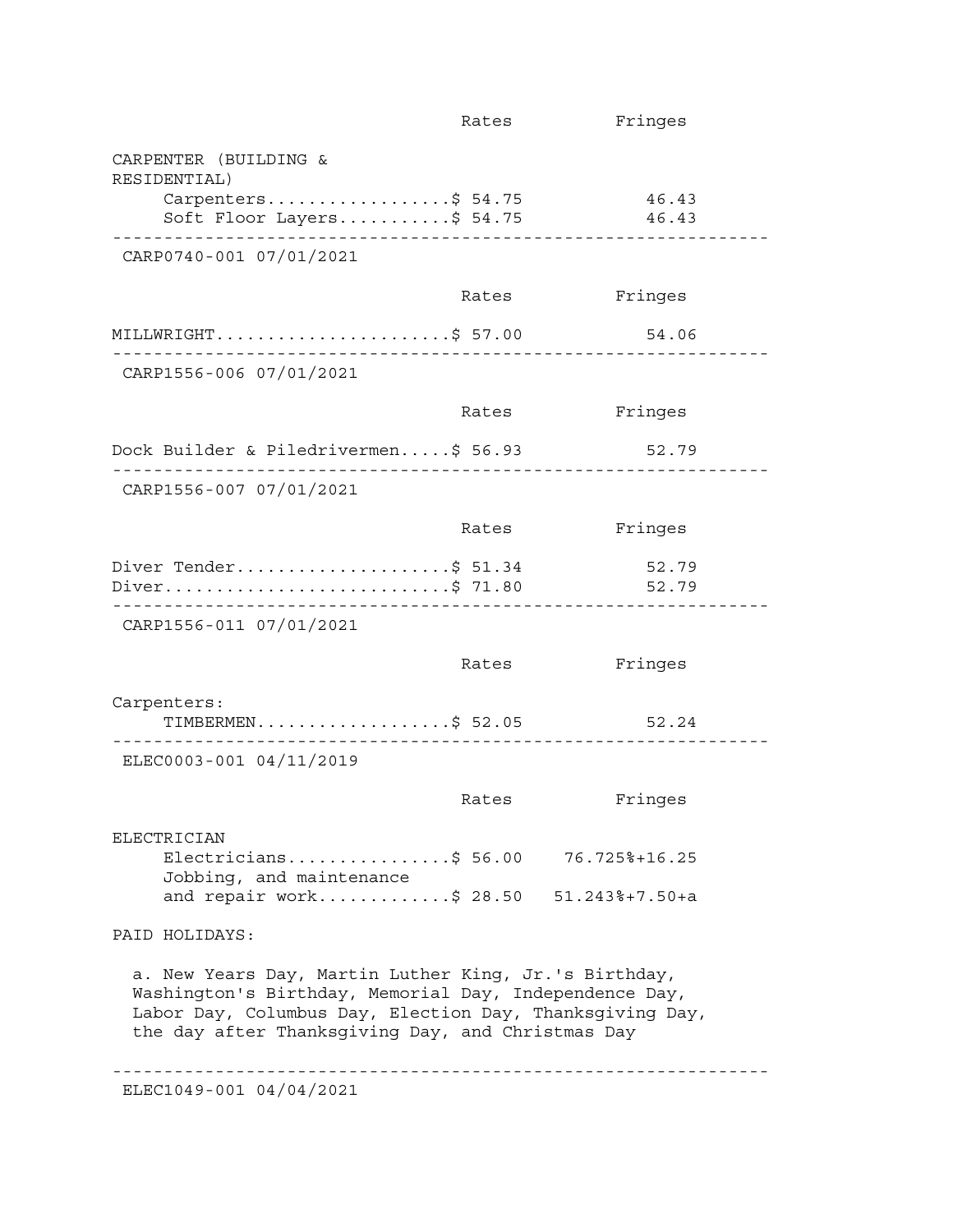QUEENS COUNTY

|                                                                                                                                                                                                                                                                                                                                                                                                                                                                                                                | Rates | Fringes                          |
|----------------------------------------------------------------------------------------------------------------------------------------------------------------------------------------------------------------------------------------------------------------------------------------------------------------------------------------------------------------------------------------------------------------------------------------------------------------------------------------------------------------|-------|----------------------------------|
| Line Construction (Substation<br>and Switching structures pipe<br>type cable installation and<br>maintenance jobs or projects;<br>Railroad electrical<br>distribution/transmission<br>systems maintenance (when<br>work is not performed by<br>railroad employees) Overhead<br>and Underground<br>transmission/distribution<br>line work. Fiber optic,<br>telephone cable and equipment)<br>Groundman\$ 36.73<br>Heavy Equipment Operator\$ 48.97<br>Lineman and Cable Splicer\$ 61.21<br>Tree Trimmer\$ 30.09 |       | 25.66<br>29.55<br>33.43<br>14.12 |
|                                                                                                                                                                                                                                                                                                                                                                                                                                                                                                                |       |                                  |

ELEV0001-002 03/17/2022

|                                  | Rates | Fringes          |
|----------------------------------|-------|------------------|
| ELEVATOR MECHANIC                |       |                  |
| Elevator Constructor\$ 75.14     |       | 47.446+a+b       |
| Modernization and Repair\$ 59.09 |       | $45.564 + a + b$ |

FOOTNOTE:

 a. PAID HOLIDAYS: New Year's Day, Good Friday, President's Day, Memorial Day, Independence Day, Labor Day, Columbus Day, Veteran's Day, Thanksgiving Day, Friday after Thanksgiving, and Christmas Day.

 b. PAID VACATION: An employee who has worked less than 5 years shall recieve vacation pay credit on the basis of 4% of his hourly rate for all hours worked; an employee who has worked 5 to 15 years shall receive vacation pay credit on the basis of 6% of his hourly rate for all hours worked; an employee who has worked 15 or more years shall receive vacation pay credit on the basis of 8% of his hourly rate for all hours worked.

---------------------------------------------------------------- ENGI0014-001 07/01/2021

Rates Fringes

POWER EQUIPMENT OPERATOR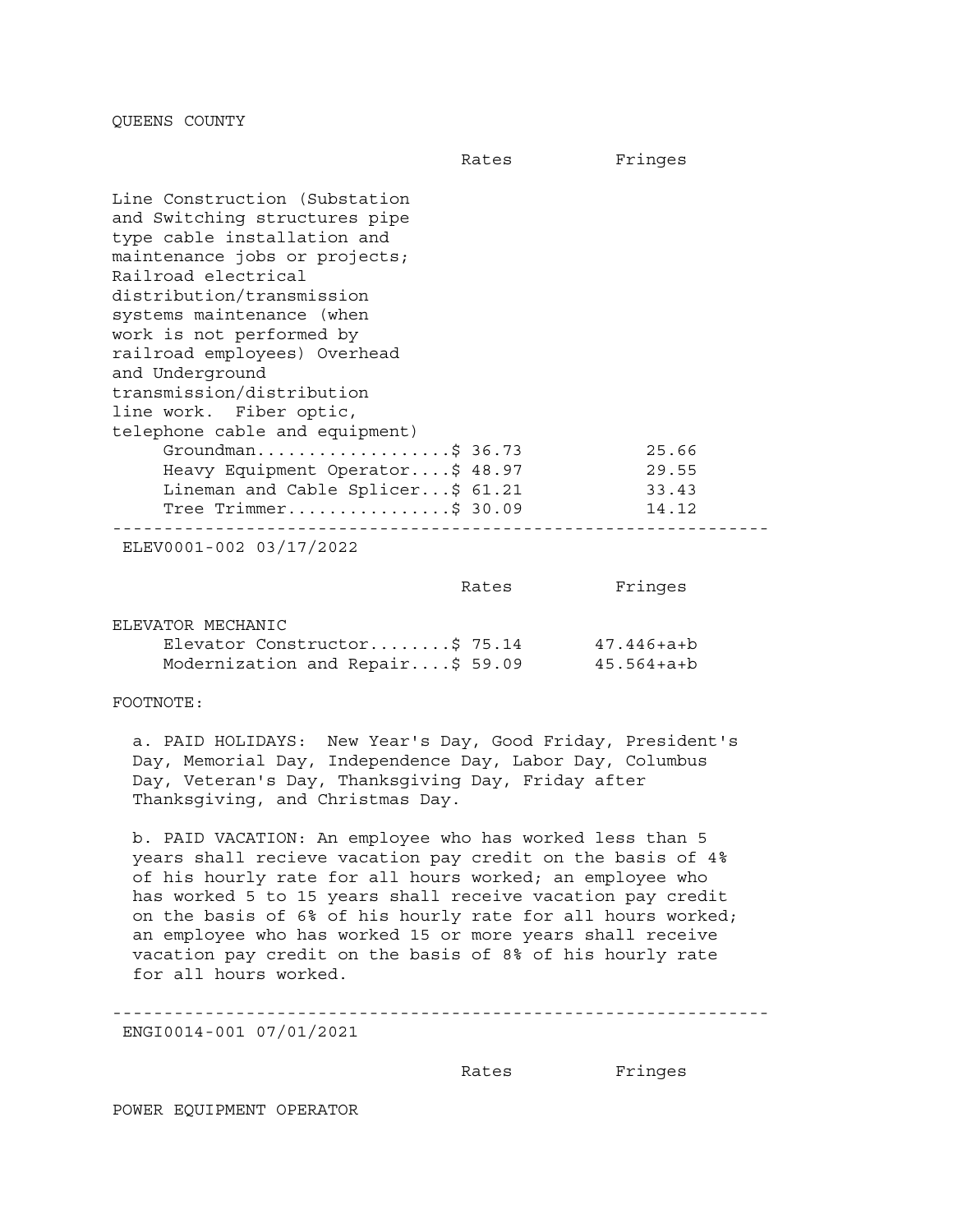| (HEAVY & HIGHWAY)                                                                                                                                     |       |
|-------------------------------------------------------------------------------------------------------------------------------------------------------|-------|
| GROUP $1 \ldots \ldots \ldots \ldots \ldots \ldots$ ; $\frac{107.75}{107.75}$                                                                         | 34.60 |
| $GROUP$ 2\$ 89.05                                                                                                                                     | 34.60 |
| GROUP 3\$91.89                                                                                                                                        | 34.60 |
| GROUP 4\$ 89.70                                                                                                                                       | 34.60 |
| GROUP 5\$ 87.94                                                                                                                                       | 34.60 |
| $6$ \$ 84.48<br>GROUP                                                                                                                                 | 34.60 |
| $7.\dots\dots\dots$ ; 86.05<br>GROUP                                                                                                                  | 34.60 |
| $8$ ; 83.59<br>GROUP                                                                                                                                  | 34.60 |
| 9<br>GROUP                                                                                                                                            | 34.60 |
| GROUP 10\$ 78.28                                                                                                                                      | 34.60 |
| GROUP $11$ \$ 73.21                                                                                                                                   | 34.60 |
| GROUP 12\$ 74.81                                                                                                                                      | 34.60 |
| GROUP 13\$ 75.36<br>34.60                                                                                                                             |       |
|                                                                                                                                                       |       |
| GROUP 14\$ 57.06                                                                                                                                      | 34.60 |
| GROUP 15\$ 53.11                                                                                                                                      | 34.60 |
| POWER EQUIPMENT OPERATOR                                                                                                                              |       |
| (PAVEMENT-HEAVY & HIGHWAY)                                                                                                                            |       |
| Asphalt Plants\$ 69.04                                                                                                                                | 34.60 |
| Asphalt roller\$ 81.47                                                                                                                                | 34.60 |
| Asphalt spreader\$ 83.59                                                                                                                              | 34.60 |
| POWER EQUIPMENT OPERATOR                                                                                                                              |       |
| (STEEL ERECTION)                                                                                                                                      |       |
| Compressors, Welding                                                                                                                                  |       |
| Machines\$ 53.07                                                                                                                                      | 34.60 |
| Cranes, Hydraulic Cranes,                                                                                                                             |       |
| 2 drum derricks,                                                                                                                                      |       |
| Forklifts, Boom Trucks $$88.77$ 34.60                                                                                                                 |       |
| Three drum derricks\$ 92.36                                                                                                                           | 34.60 |
| POWER EQUIPMENT OPERATOR                                                                                                                              |       |
| (UTILITY)                                                                                                                                             |       |
| Horizontal Boring Rig\$ 79.56                                                                                                                         | 34.60 |
| Off shift compressors\$ 66.26                                                                                                                         | 34.60 |
| Utility Compressors\$ 52.77                                                                                                                           | 34.60 |
|                                                                                                                                                       |       |
| POWER EQUIPMENT OPERATOR CLASSIFICATIONS                                                                                                              |       |
| GROUP 1: Tower crane                                                                                                                                  |       |
| GROUP 2: Rubber Tire Backhoes over 37,000 lbs, Track<br>Backhoes, power shovel, Hydraulic clam shells, moles and<br>machines of a similar type        |       |
| GROUP 3: Mine hoists and crane, etc. used as mine hoists                                                                                              |       |
| GROUP 4: Gradalls, keystones, cranes (with digging buckets),<br>bridge cranes, trenching machines, vermeer cutter and<br>machines of a similar nature |       |
| GROUP 5: Piledrivers, derrick boats, tunnel shovels                                                                                                   |       |
| GROUP 6: All drills, and machines of a similar nature                                                                                                 |       |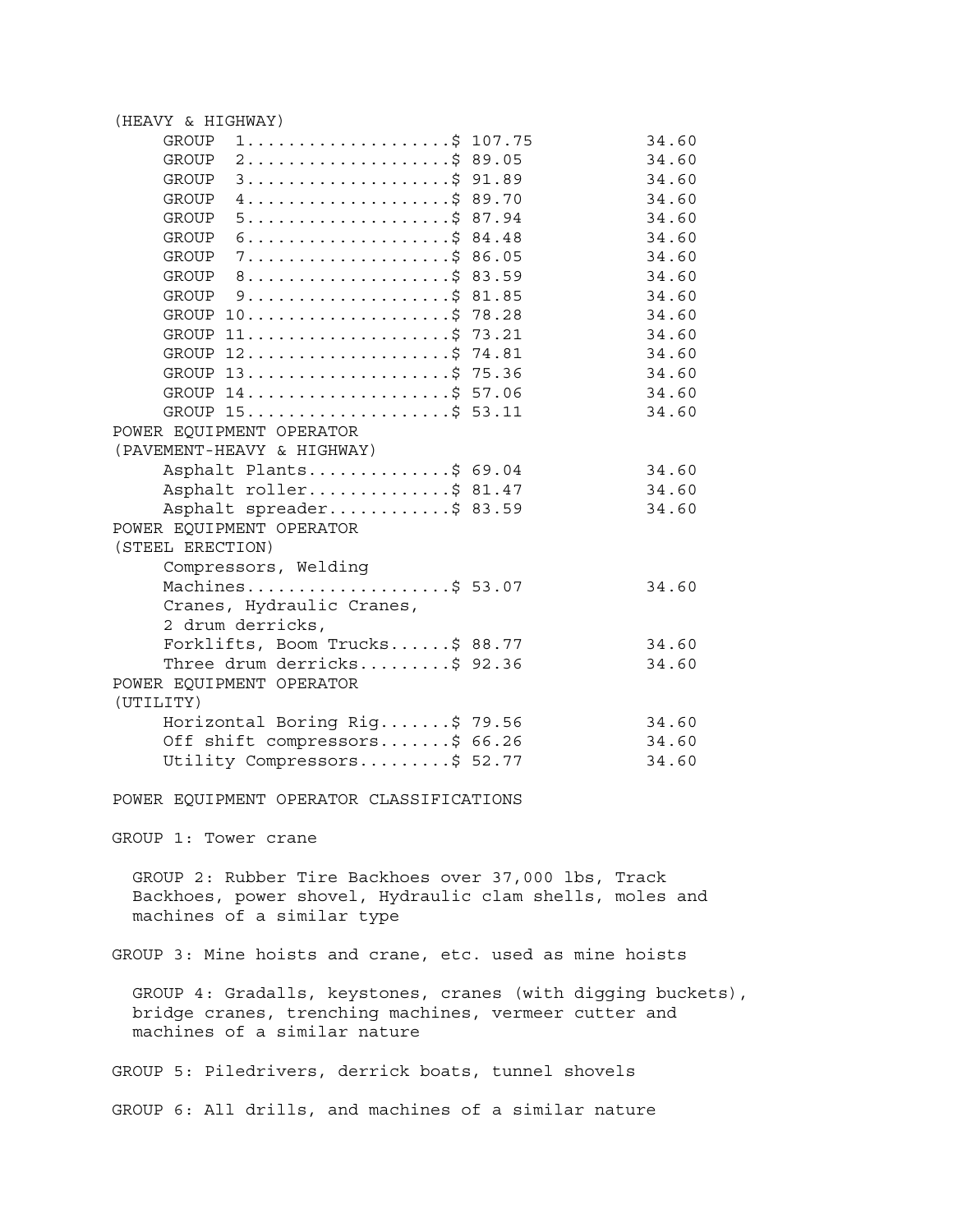GROUP 7: Back filling machines, cranes, mucking machines, dual drum pavers GROUP 8: Mixers (concrete w/loading attachments), concrete pavers, cableways, land derricks, power house (low pressure units), concrete pumps GROUP 9: Concrete plants, well drilling machines, stone crushers double drum hoist, power house (other than above) GROUP 10: Concrete mixers GROUP 11: Elevators GROUP 12: Concrete breaking machine, Hoists (single drum), load masters, locomotive and dinkies over 10 tons GROUP 13: Vibratory console GROUP 14: Compressors (portable 3 or more in battery), tugger machine (caissons), well point pumps, chum drill GROUP 15: Boilers, (high pressure, compressors (portable, single, or 2 in battery, not over 100' apart), pumps (river cofferdam and welding machines (except where arc is operated by members of local 15) push button machines, all engines irrespective of power (power pac) used to drive auxilliary equipment, air, hydraulic etc. PREMIUMS ON CRANES (Crawler or Truck): 100' to 149' boom - add .50 150' to 249' boom - add .75 250' to 349' boom - add 1.00 350' to 450' boom - add 1.50 Premiums for Cranes on Steel Erection: 100' to 149' boom - add 1.75 150' to 249' boom - add 2.00 250' to 349' boom - add 2.25 350' to 450' boom - add 2.75 Tower crane  $-$  add 2.00 FOOTNOTE: a. Paid Holidays: New Year's Day; Lincoln's Birthday; Washington's Birthday; Memorial Day; Independence Day; Labor Day; Veterans Day; Columbus Day; Election Day; Thanksgiving Day; and Christmas Day; provided the employee works one day the payroll week in which the holiday occurs. ----------------------------------------------------------------

ENGI0014-002 07/01/2021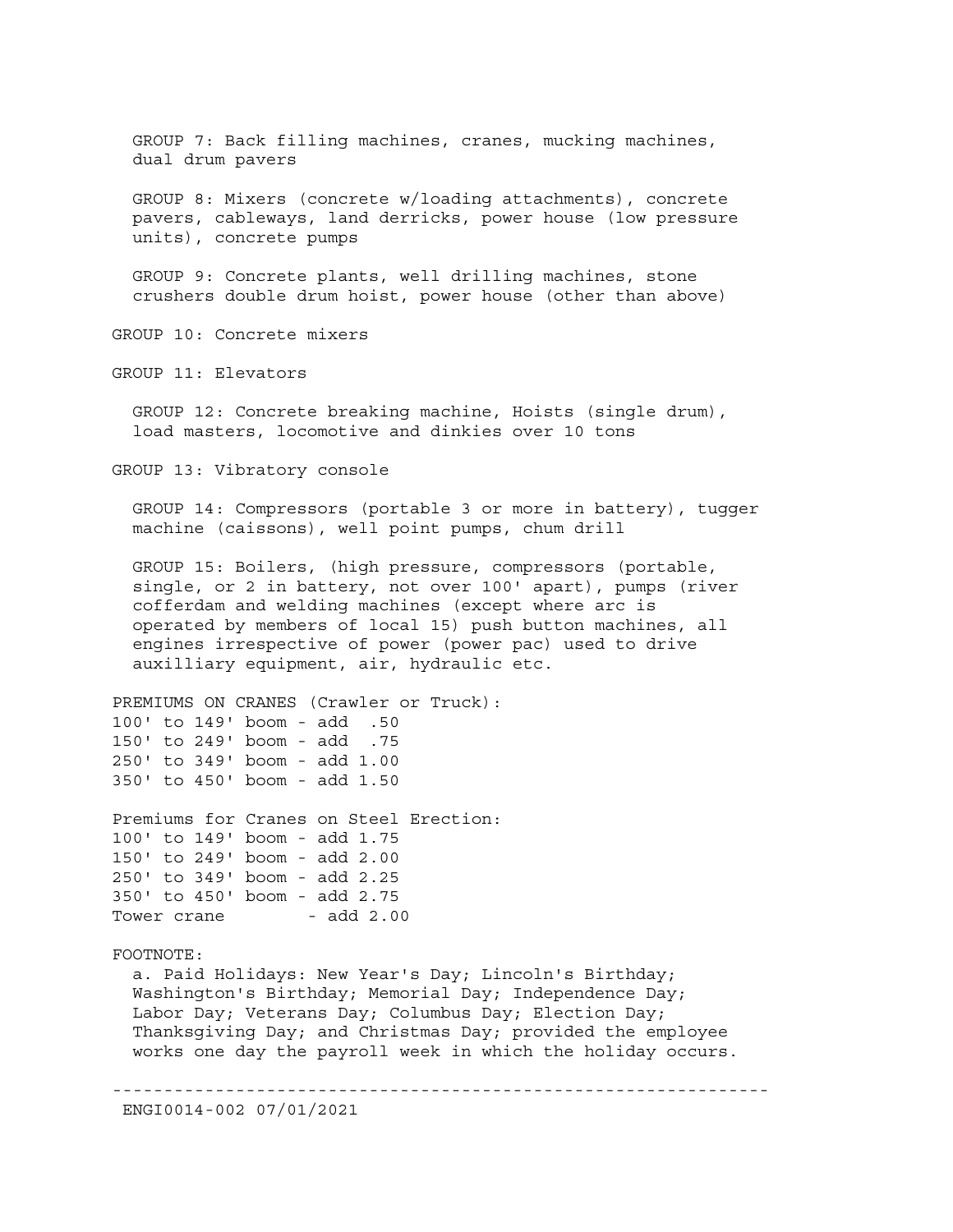Fringes

Power Equipment Operator

|  |  | BUILDING & RESIDENTIAL |
|--|--|------------------------|
|--|--|------------------------|

| GROUP 1\$ 84.16   | 34.60 |
|-------------------|-------|
| GROUP 2\$ 89.10   | 34.60 |
| GROUP 3\$ 77.98   | 34.60 |
| GROUP 4\$ 70.94   | 34.60 |
| $GROUP 5$ \$53.12 | 34.60 |

POWER EQUIPMENT OPERATORS CLASSIFICATIONS

GROUP 1: Double drum

 GROUP 2: Stone derrick, cranes, hydraulic cranes, boom trucks

GROUP 3: 4 pole Hoist, Single Drum Hoists

 GROUP 4: Fork lift, house cars, plaster (platform machine), plaster bucket, concrete pump and all other equipment used for hoisting material

 GROUP 5: Compressors, welding machines (cutting concrete work), paint spraying, sand blasting, pumps (with the exclusion of concrete pumps), house car (settlement basis only), all engines irrespective of power (power pac) used to drive auxiliary equipment, air, hydraulic, etc., boilers

Premiums for Cranes: 100'-149' boom - add 1.75 150'-249' boom - add 2.00 250'-349' boom - add 2.25 350'-450' boom - add 2.75 Tower cranes add 2.00

## FOOTNOTE:

 a. PAID HOLIDAYS: New Year's Day, Lincoln's Birthday, Memorial Day, Independence Day, Labor Day, Veteran's Day, Columbus Day, Election Day, Thanksgiving Day, and Christmas Day, provided the employee works one day in the payroll week in which the holiday occurs

----------------------------------------------------------------

ENGI0015-001 07/01/2021

|                                                    | Rates | Fringes |
|----------------------------------------------------|-------|---------|
| POWER EOUIPMENT OPERATOR<br>HEAVY AND HIGHWAY      |       |         |
| GROUP $1, \ldots, \ldots, \ldots, \ldots, \$ 74.65 |       | 38.00   |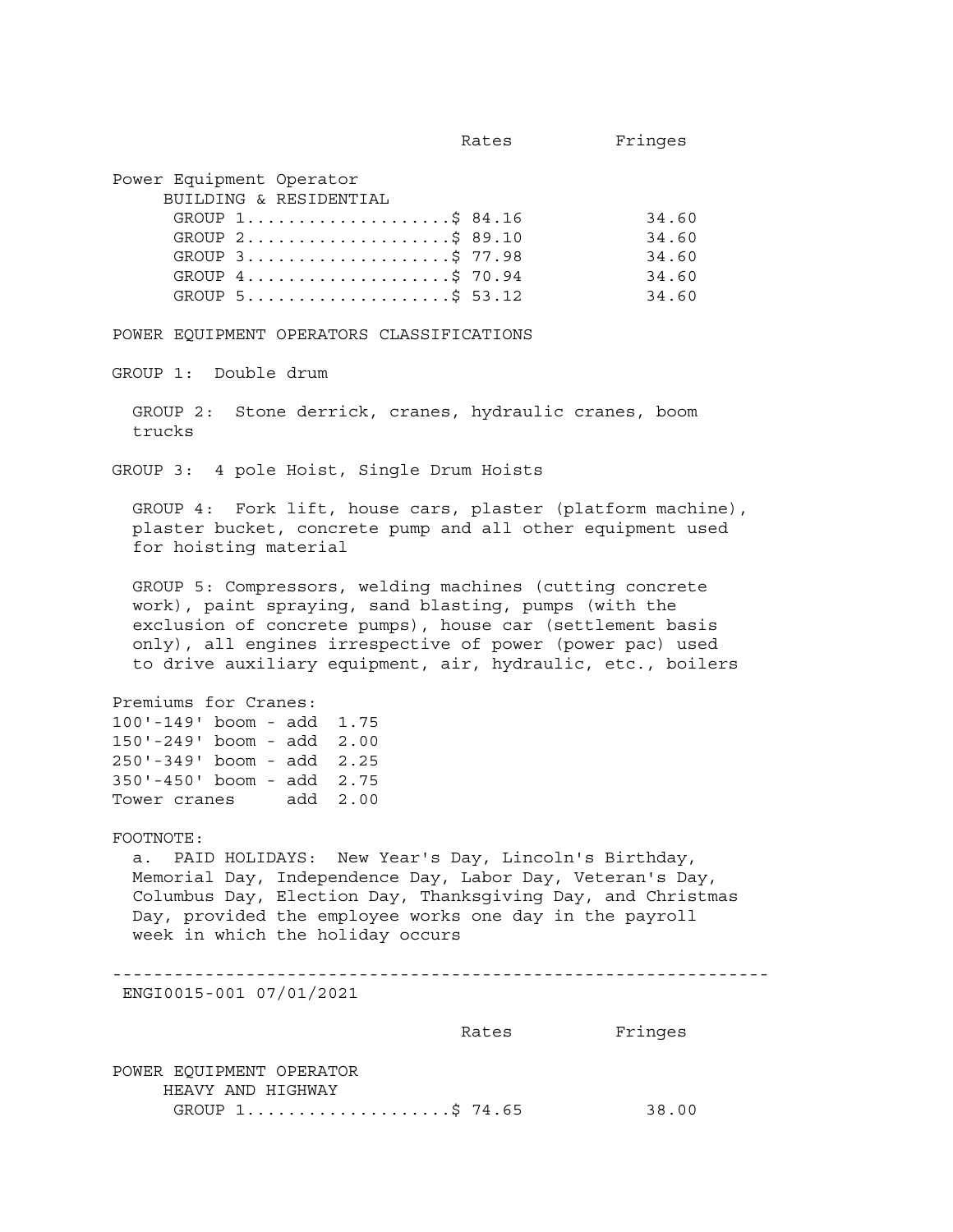| GROUP $2, \ldots, \ldots, \ldots, \ldots, \text{S}$ 72.40          | 38.00 |
|--------------------------------------------------------------------|-------|
| GROUP 3\$ 68.62                                                    | 38.00 |
| GROUP $4 \ldots \ldots \ldots \ldots \ldots \ldots$ \$ 64.82       | 38.00 |
| GROUP $5 \ldots \ldots \ldots \ldots \ldots \ldots \text{S}$ 44.45 | 38.00 |

#### POWER EQUIPMENT OPERATORS CLASSIFICATIONS

 GROUP 1: Cherrypickers 20 tons and over and loaders (rubber-tired and/or tractor type with a manfufacturer's rated capacity of six cubic yards and over

 GROUP 2: Rubber Tire Backhoes up to and including 37,000 lbs, Basin Machines, Groover, Mechanical Sweepers, Bobcat, Boom Truck, Barrier Transport (Barrier Mover) and machines of a similar nature, Boat Captains, Boat Operators, operation of Churn Drills and machines of a similar nature, Stetco Silent Hoist and machines of a similar nature, Vac-alls, Meyers Machines, John Beam and machines of a similar nature, Ross Carriers and Travel Lifts and machines of a similar nature, Bulldozers, Scrapers, and Turn-a Pulls, Tugger Hoist (used exclusively for handling excavated material), Tractors with attachments, Hyster and Roustabout Cranes, Cherrypickers, Austin Western, Grove and machines of a similar nature, Scoopmobiles, Monorails, Conveyors, Trenchers, Loaders- Rubber-tired and Tractor, Barber Greene, Eimco Loaders and Eimco Backhoes, Mighty Midget and similar breakers and tampers, Curb and Gutter Pavers and Motor Patrol, Motor Graders and all machines of a similar nature, Locomotives ten (10) tons or under, Mini-Max, Break-Tech and machines of a similar nature, Milling Machines, robotic and demolition machines and machines of a similar nature including Bobcat, Pile Rig Rubber-tired Excavator (37,000 lbs. and under), 2 man auger GROUP 3: Minor Equipment such as Tractors, Post Hole Diggers and Drivers, Ditch Witch (Walk Behind), Road Finishing Machines, Rollers (five (5) tons and under), Tugger Hoists, Dual Purpose Trucks, Fork Lifts and Dempsey Dumpsters

 GROUP 4: Oilers for the following equipment: (all gasoline, electric, diesel, or air operated) gradalls and concrete pumps or similarly equipment manned by two-men

 GROUP 5: Oilers for the following equipment: (all gasoline, electric, diesel, or air operated) shovels, cranes (draglines), backhoes, pavers, trenching machines, gunite machines, compressors (3 or more in battery)

Premiums for Cranes: 100'-149' boom - add 1.75 150'-249' boom - add 2.00 250'-349' boom - add 2.25 350'-450' boom - add 2.75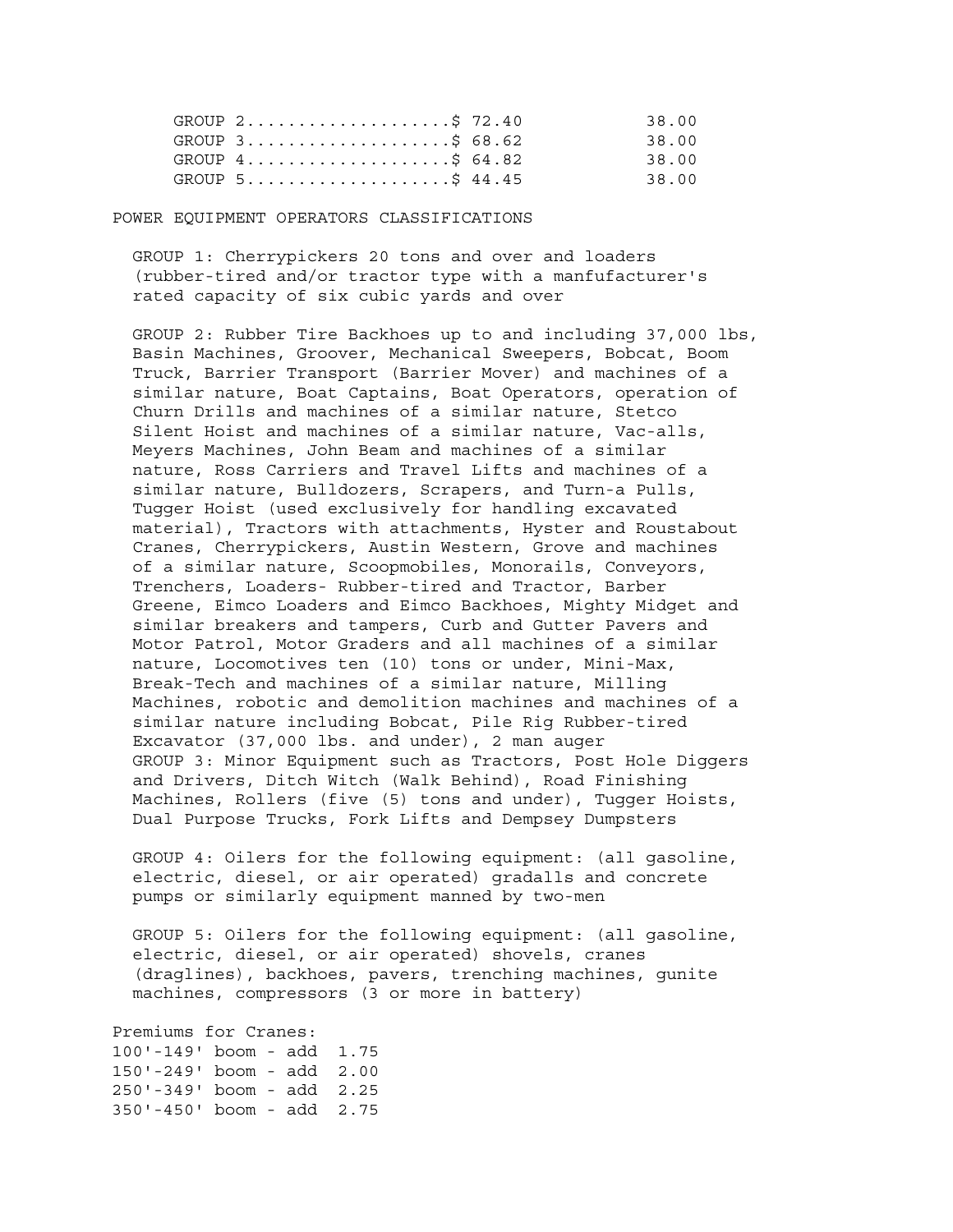Tower cranes add 2.00

FOOTNOTE:

 a. PAID HOLIDAYS: New Year's Day, Lincoln's Birthday, Memorial Day, Independence Day, Labor Day, Veteran's Day, Columbus Day, Election Day, Thanksgiving Day, and Christmas Day, provided the employee works one day in the payroll week in which the holiday occurs

---------------------------------------------------------------- ENGI0015-002 07/01/2016

 Rates Fringes POWER EQUIPMENT OPERATOR BUILDING GROUP 1.......................\$ 65.94 32.95 GROUP 2........................\$ 63.98 32.95 GROUP 3.........................\$ 57.42 32.95 POWER EQUIPMENT OPERATORS CLASSIFICATIONS GROUP 1: Oiler GROUP 2: Oilers on Crawler Cranes, Backhoes, Trenching machines, Gunite machines, Compressors (3 or more in Battery) GROUP 3: Gradalls: Concrete Pumps, Power Houses - All equipment in same is manned by two (2) men only, Driving Truck Cranes FOOTNOTE: a. PAID HOLIDAYS: New Year's Day, Lincoln's Birthday, Memorial Day, Independence Day, Labor Day, Veteran's Day, Columbus Day, Election Day, Thanksgiving Day, and Christmas Day, provided the employee works one day in the payroll week in which the holiday occurs ----------------------------------------------------------------

IRON0040-002 07/01/2021

BRONX, NEW YORK, RICHMOND

|                                    | Rates | Fringes |
|------------------------------------|-------|---------|
| IRONWORKER, STRUCTURAL\$ 54.20     |       | 82.24   |
| IRON0046-003 07/01/2021            |       |         |
|                                    | Rates | Fringes |
| IRONWORKER<br>METALLIC LATHERS AND |       |         |
| REINFORCING IRONWORKERS\$ 56.90    |       | 26.30   |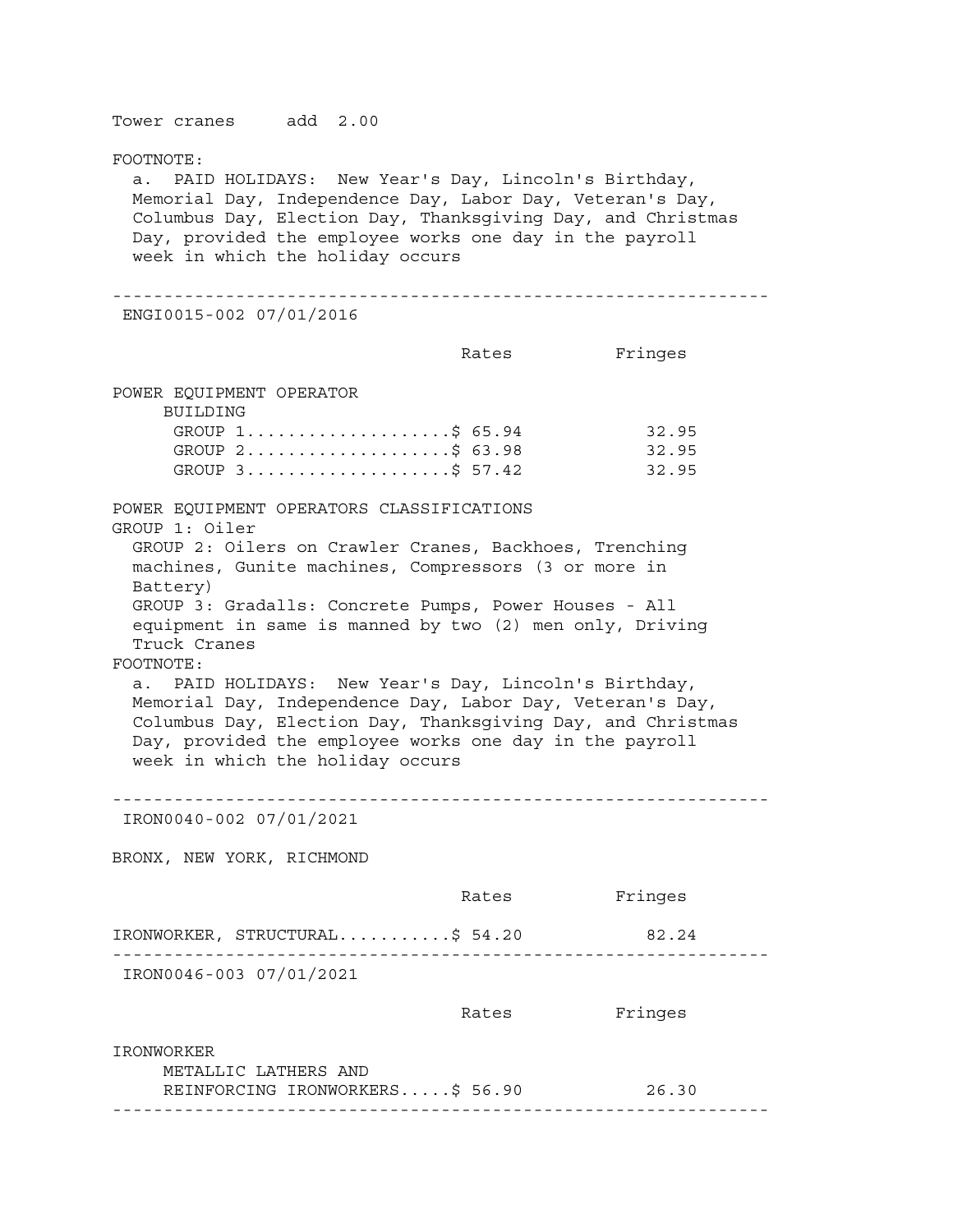IRON0197-001 07/01/2021

|                                                                                                                                                                      | Rates | Fringes                 |
|----------------------------------------------------------------------------------------------------------------------------------------------------------------------|-------|-------------------------|
| IRONWORKER<br>STONE DERRICKMAN\$ 55.63                                                                                                                               |       | 55.10                   |
| IRON0361-002 07/01/2021                                                                                                                                              |       |                         |
| KINGS, QUEENS                                                                                                                                                        |       |                         |
|                                                                                                                                                                      | Rates | Fringes                 |
| Ironworkers:<br>$(STRUCTURAL) \ldots \ldots \ldots \ldots \$ 54.20                                                                                                   |       | 82.24                   |
| * IRON0580-001 01/01/2022                                                                                                                                            |       |                         |
|                                                                                                                                                                      | Rates | Fringes                 |
| IRONWORKER, ORNAMENTAL\$ 46.40                                                                                                                                       |       | 60.62                   |
| LAB00006-001 07/01/2016                                                                                                                                              |       |                         |
|                                                                                                                                                                      | Rates | Fringes                 |
| LABORER (Cement and Concrete<br>$Workers)$ \$ 42.48                                                                                                                  |       | 17.35                   |
| LABO0029-001 07/01/2017                                                                                                                                              |       |                         |
|                                                                                                                                                                      | Rates | Fringes                 |
| Laborers:<br>Heavy<br>Blasters (hydraulic trac                                                                                                                       |       |                         |
| $drill)$ \$ 47.15<br>Blasters\$ 46.27<br>Hydraulic Trac Drill\$ 41.29<br>Jackhammers, Chippers,<br>Spaders, Concrete<br>Breakers, All Other<br>Pneumatic Tools, Walk |       | 35.49<br>35.49<br>35.49 |
| Behind Self-Propelled<br>Hydraulic Asphalt and<br>Concrete Breaker\$ 39.34<br>Powder Carriers\$ 35.17<br>LAB00078-001 09/01/2021                                     |       | 35.49<br>35.49          |

Rates Fringes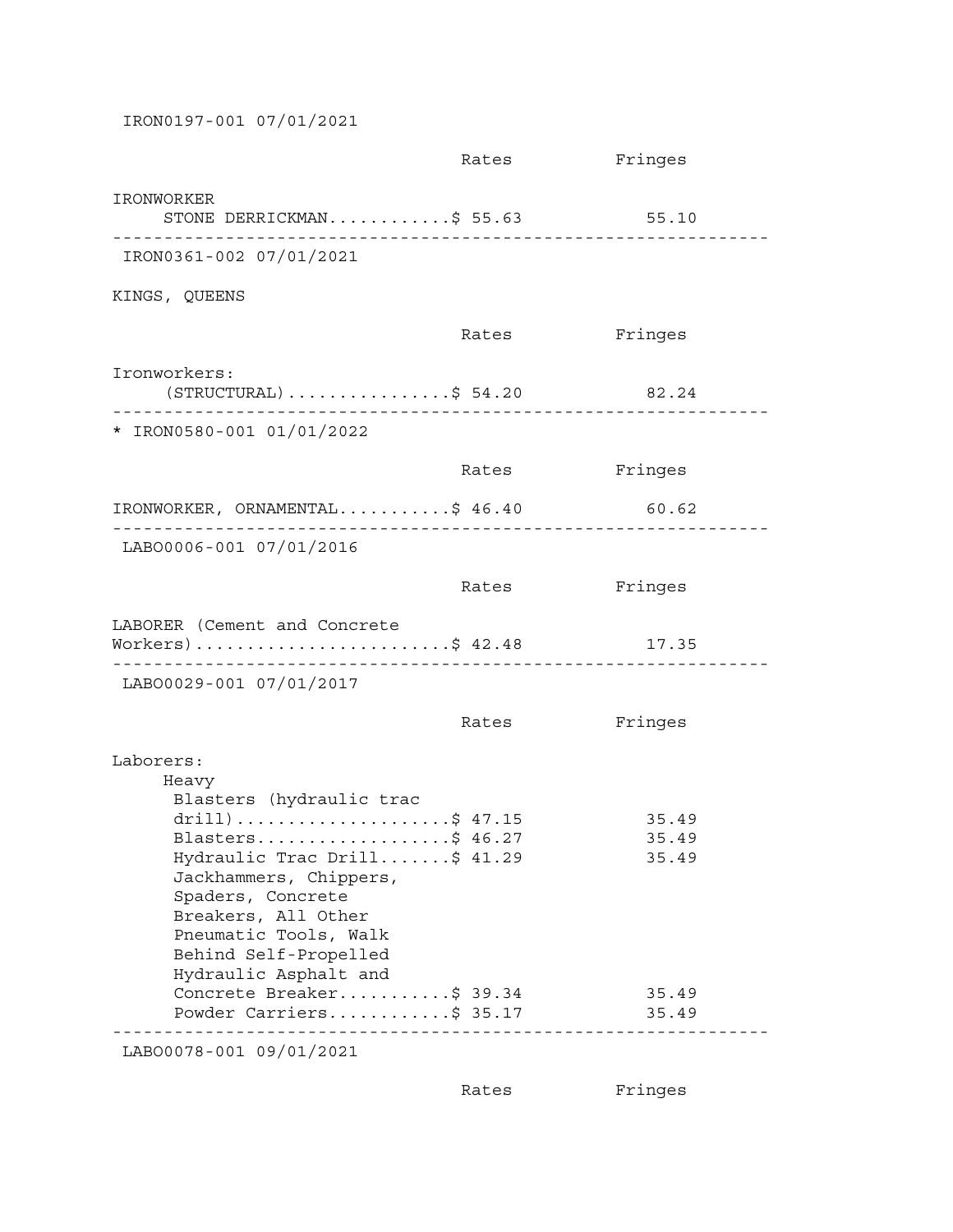| <b>LABORERS</b>               |       |
|-------------------------------|-------|
| BUILDING CONSTRUCTION         |       |
| ASBESTOS (Removal,            |       |
| Abatement, Encapsulation      |       |
| or Decontamination of         |       |
| $abstos)$ ; LEAD; &           |       |
| HAZARDOUS WASTE LABORERS      |       |
| (Hazardous Waste,             |       |
| Hazardous Materials,          |       |
| Biochemical and Mold          |       |
| Remediation, HVAC, Duct       |       |
| Cleaning, Re-spray            |       |
| Fireproofing, $etc$ )\$ 38.05 | 19.35 |
|                               |       |
| LAB00079-001 07/01/2018       |       |
|                               |       |

Rates Fringes

| LABORER (Building    |       |
|----------------------|-------|
| Construction)        |       |
| Demolition Laborers  |       |
| (Interior)           |       |
| Tier $A$ \$ 37.44    | 23.60 |
| Tier B\$ 26.63       | 17.57 |
| Mason Tender/General |       |
| Laborer\$ 40.65      | 28.85 |

### CLASSIFICATIONS

 TIER A: Responsible for the removal of all interior petitions and structural petitions that can consist of sheet rock, block or masonry. Also, all structural slab openings for ducts, mechanical, shafts, elevators, slab openings and exterior walls where the building is not being completely demolitioned.

 TIER B: Responsible for shoveling of debris into containers, pushing containers from the inside to the outside of the building.

----------------------------------------------------------------

LABO0147-001 07/01/2016

Rates Fringes

LABORERS (FREE AIR & TUNNEL).....\$ 72.67 47.72

 Maintenance Men, Inside Muck Lock Tenders, Pump Men, Electricians, Cement Finishers, Caulkers, Hydraulic Men, Shield Men, Monorail Operators, Motor Men, Conveyor Men, Powder Carriers, Pan Men, Riggers, Chuck Tenders, Track Men Painters, Nippers, Brakemen, Cable Men, Hose Men, Grout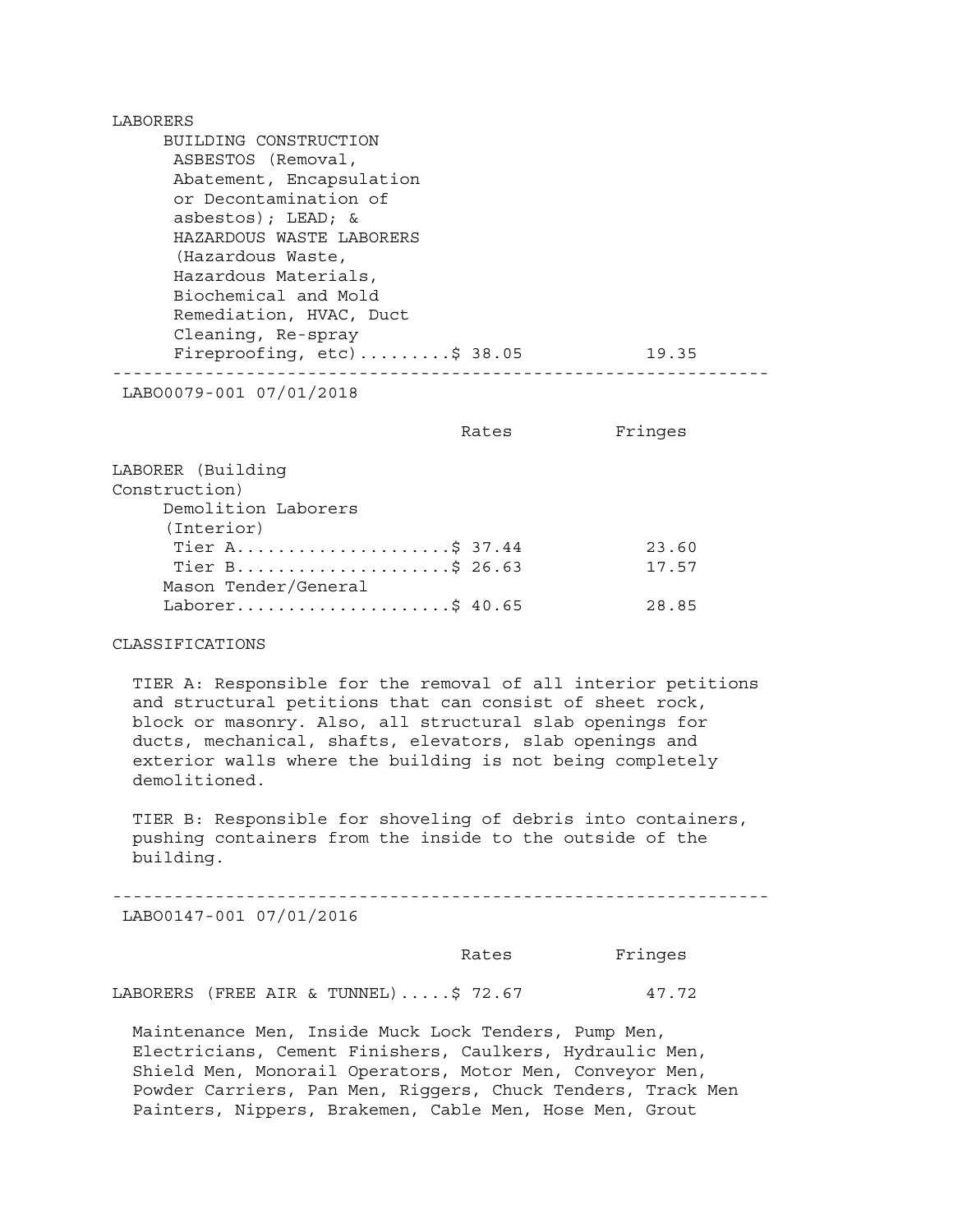Men, Gravel Men, Form Workers, Concrete Workers, Tunnel Laborers, Mole Nipper (one (1) Mole Sipper per Working Shaft per Shift for up to and including Two (2) Moles ---------------------------------------------------------------- LABO0731-001 07/01/2021 Rates Fringes LABORER Building, Heavy and Residential Construction LABORER: (Asbestos, Lead, Hazardous Waste Removal (including soil)/CEMENT/CONCRETE......\$ 43.50 48.48 UTILITY LABORER...............\$ 43.35 48.48 Paid Holidays: Labor Day and Thanksgiving Day ---------------------------------------------------------------- LABO1010-001 07/01/2019 Rates Fringes Laborers: HIGHWAY CONSTRUCTION Fence Installer & Repairer.\$ 42.98 43.91 FORMSETTERS..................\$ 46.85 43.91 LABORERS.......................\$ 42.98 43.91 Landscape Planting & Maintenance..................\$ 42.98 43.91 Maintenance Safety Surface. \$42.98 43.91 Slurry/Sealcoater/Play Equipment Installer........\$ 42.98 43.91 Small Equipment Operator (Not Operating Engineer)...\$ 42.98 43.91 Small Power Tools Operator.\$ 42.98 43.91 FOOTNOTES: a. PAID HOLIDAYS: Memorial Day, Fourth of July, Labor Day, Columbus Day, Election Day and Thanksgiving Day, provided the employee has worked one (1) day in the calendar week in which the said holiday occurs. ---------------------------------------------------------------- LABO1010-002 07/01/2019 Rates Fringes Laborers-Asphalt Construction: Micro Paver...................\$ 47.45 43.91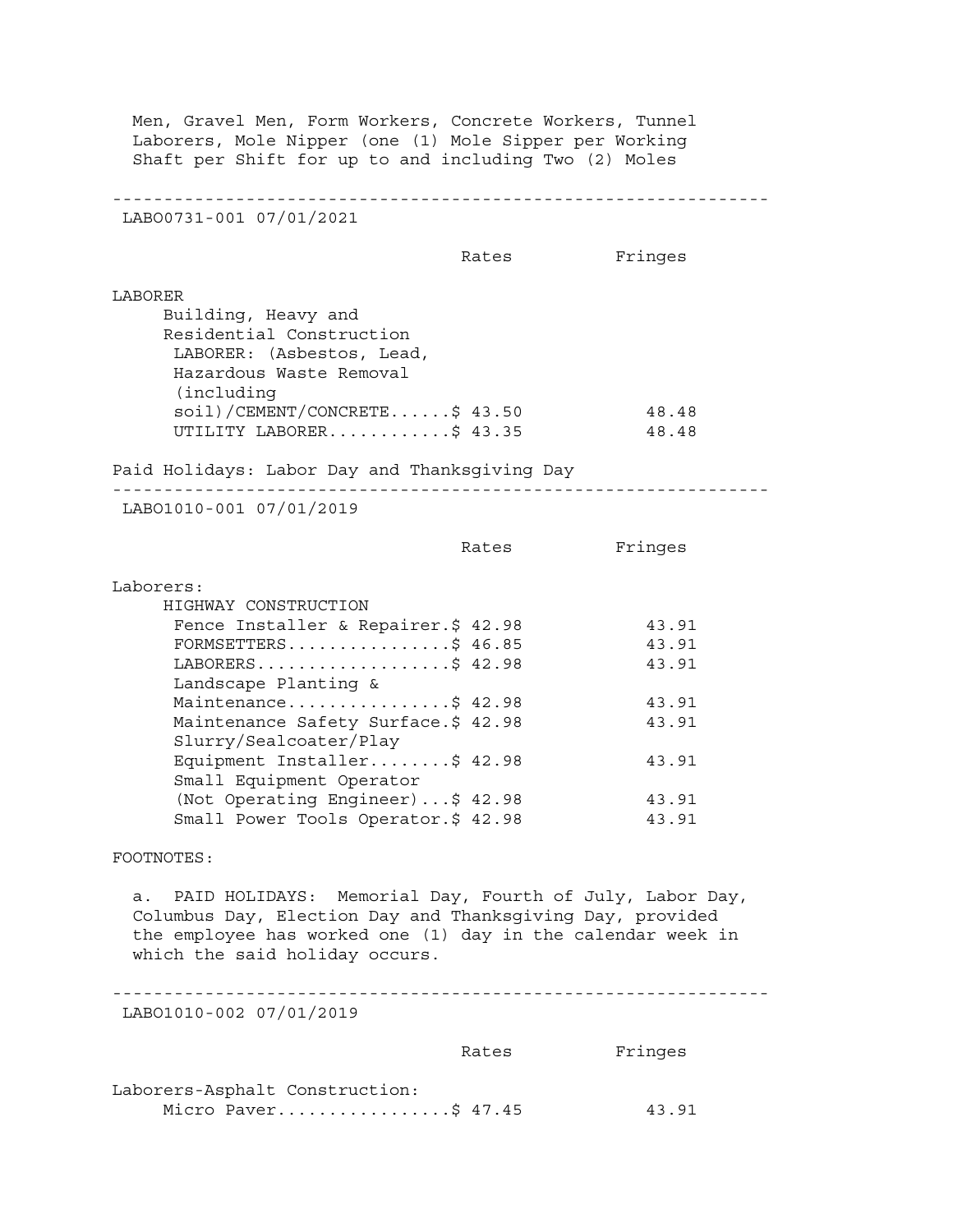| Raker\$ 46.85<br>Screedperson\$ 47.45                                     |                               | 43.91<br>43.91 |
|---------------------------------------------------------------------------|-------------------------------|----------------|
| Shoveler (Production<br>Paving Only) \$ 42.98<br>Small Equipment Operator |                               | 43.91          |
| $(Asphalt)$ \$ 42.98                                                      |                               | 43.91          |
| PAIN0009-001 05/01/2022                                                   |                               |                |
|                                                                           | Rates                         | Fringes        |
| GLAZIER\$ 46.55<br>PAINTER                                                |                               | 49.47          |
| Painters, Drywall<br>Finishers, Lead Abatement                            |                               |                |
| Worker\$ 43.00<br>Spray, Scaffold and                                     |                               | 38.11          |
| Sandblasting\$ 46.00                                                      |                               | 38.11          |
| PAIN0806-001 10/01/2021                                                   |                               |                |
|                                                                           | Rates                         | Fringes        |
| Painters:<br>Structural Steel and Bridge.\$ 53.00                         |                               | 51.23          |
| PAIN1974-001 06/28/2021                                                   |                               |                |
|                                                                           | Rates                         | Fringes        |
| Painters:<br>Drywall Tapers/Pointers\$ 48.47                              |                               | 29.06          |
| . <u>_ _ _ _ _ _ _ _ _</u> _<br>PLAS0262-001 08/01/2019                   |                               |                |
|                                                                           | Rates                         | Fringes        |
| PLASTERER\$ $45.73$<br>_________________________                          | - - - - - - - - - - - - - - - | 30.37          |
| PLAS0262-002 08/01/2019                                                   |                               |                |
| KINGS AND QUEENS COUNTIES                                                 |                               |                |
|                                                                           | Rates                         | Fringes        |
| PLASTERER\$ $45.73$                                                       |                               | 30.37          |
| PLAS0780-001 07/01/2018                                                   |                               |                |
|                                                                           | Rates                         | Fringes        |
| CEMENT MASON/CONCRETE FINISHER\$ 51.97                                    |                               | 33.56          |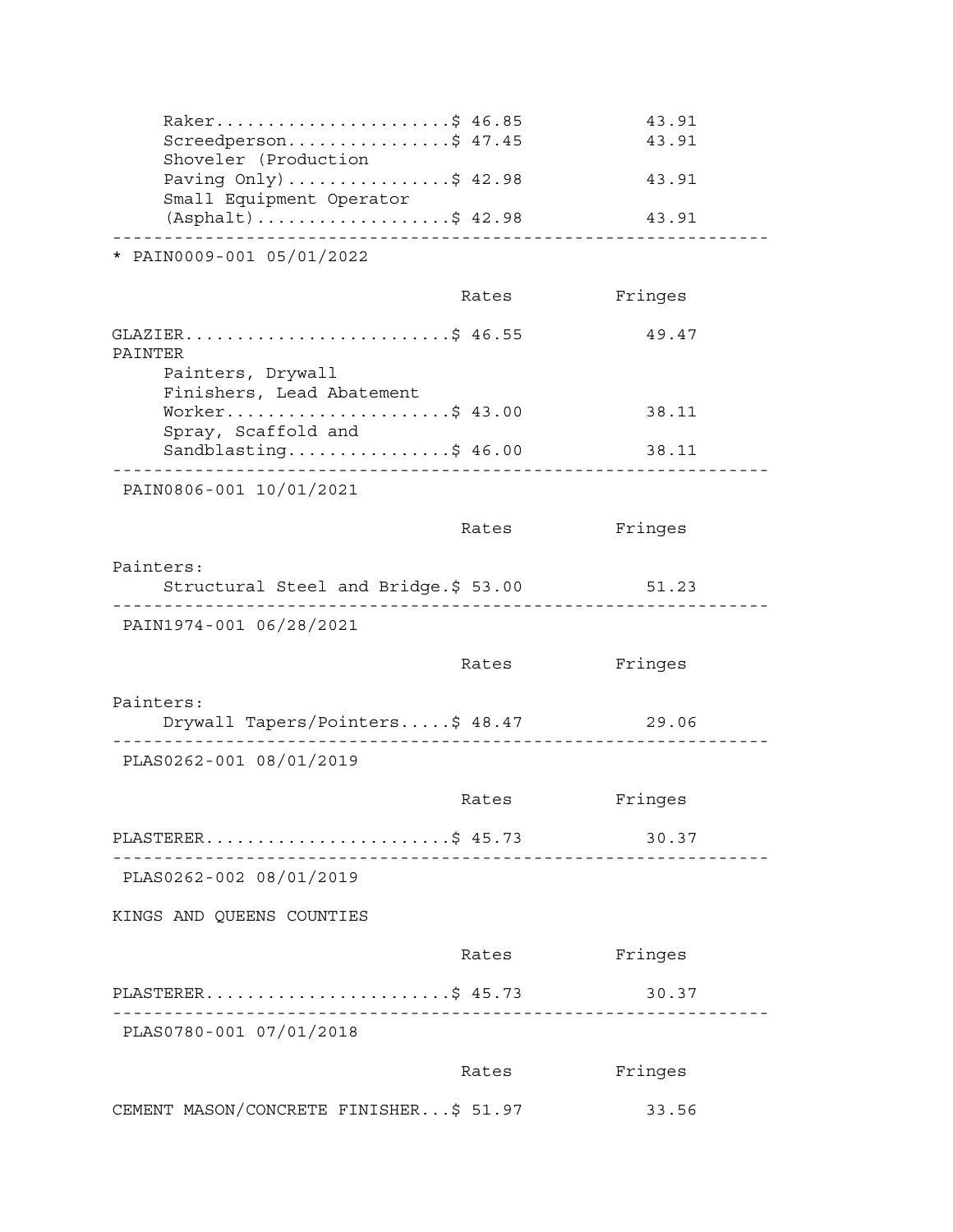----------------------------------------------------------------

PLUM0001-001 01/01/2022

|                           | Rates | Fringes |
|---------------------------|-------|---------|
| PLUMBER                   |       |         |
| MECHANICAL EOUIPMENT AND  |       |         |
| SERVICE                   |       |         |
| Any repair and/or         |       |         |
| replacement of the        |       |         |
| present plumbing system   |       |         |
| that does not change the  |       |         |
| existing roughing\$ 46.60 |       | 19.96   |
| PLUMBERS: \$ 71.25        |       | 39.95   |
| PLUM0638-001 07/01/2020   |       |         |

|                           | Rates | Fringes |
|---------------------------|-------|---------|
| PLUMBER                   |       |         |
| SERVICE FITTERS\$ $41.75$ |       | 14.00   |
| SPRINKLER FITTERS,        |       |         |
| STEAMFITTERS\$ 59.05      |       | 58.34   |

 Service Fitter work shall consist of all repair, service and maintenance work on domestic, commercial and industrial refrigeration, air conditioning and air cooling, stoker and oil burner apparatus and heating apparatus etc., including but not exclusively the charging, evacuation, leak testing and assembling for all machines for domestic, commercial and industrial refrigeration, air conditioning and heating apparatus. Also, work shall include adjusting, including capacity adjustments, checking and repairing or replacement of all controls and start up of all machines and repairing all defects that may develop on any system for domestic, commercial and industrial refrigeration and all air conditioning, air cooling, stoker and oil burner apparatus and heating apparatus regardless of size or type.

---------------------------------------------------------------- \* ROOF0008-003 05/01/2022 Rates Fringes ROOFER...........................\$ 45.25 37.62 ---------------------------------------------------------------- SHEE0028-002 07/29/2021 Rates Fringes

SHEET METAL WORKER BUILDING CONSTRUCTION.......\$ 51.35 53.51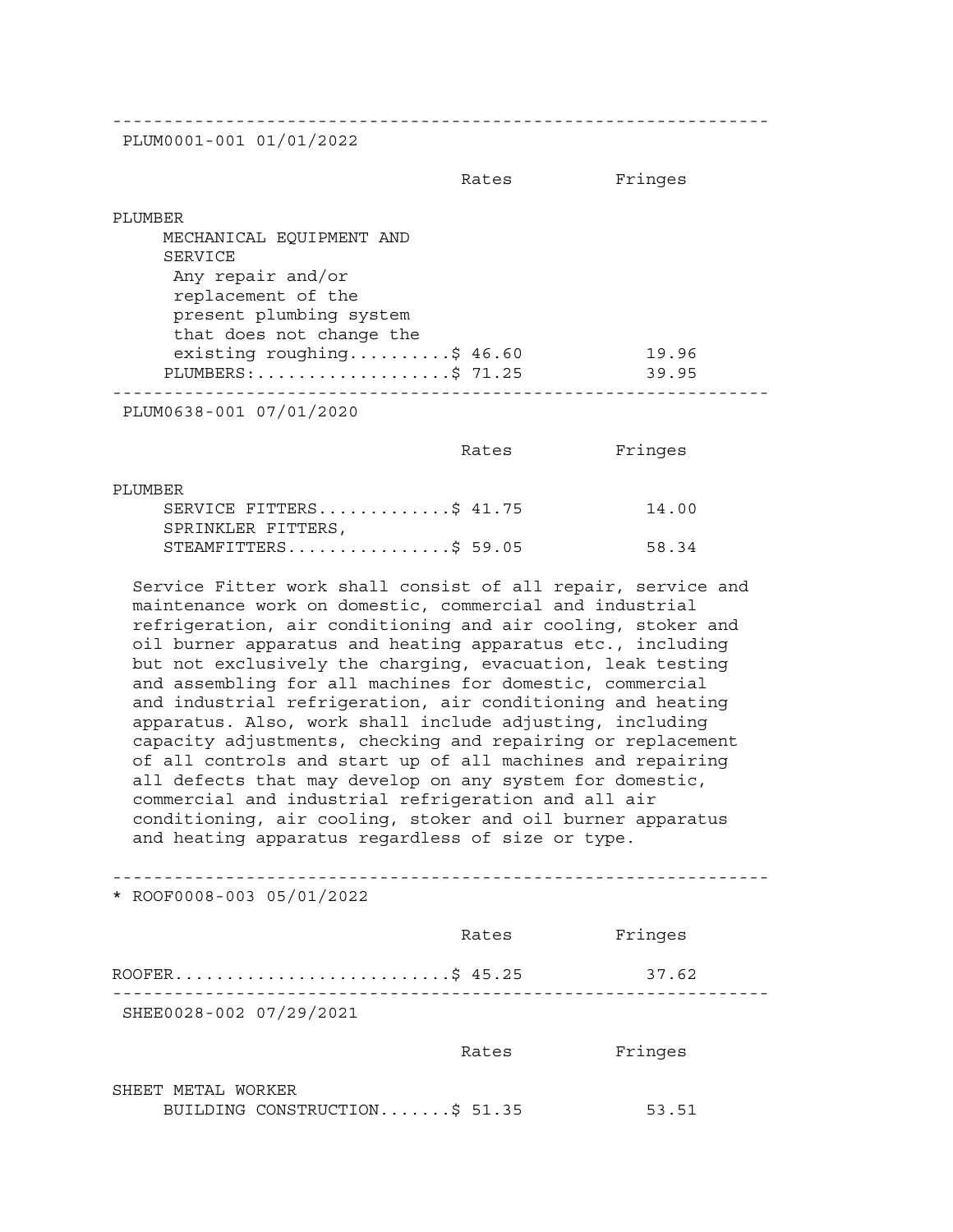RESIDENTIAL CONSTRUCTION....\$ 23.84 8.40

TEAM0282-001 07/01/2020

|                              | Rates | Fringes       |
|------------------------------|-------|---------------|
| TRUCK DRIVER                 |       |               |
| Asphalt\$ 42.68              |       | $46.9025 + a$ |
| Euclids & Turnapulls\$ 45.62 |       | $50.5625 + a$ |
| High Rise\$ 53.79            |       | $49.2025 + a$ |

----------------------------------------------------------------

## FOOTNOTES:

 PAID HOLIDAYS: New Year's Day, Presidents' Day, Memorial Day, Independence Day, Labor Day, Columbus Day, Election Day, Veterans' Day (Armistice Day), Thanksgiving Day, Day after Thanksgiving and Christmas Day. Employees working two (2) days in the calendar week in which a holiday falls are to be paid for such holiday, provided that they shape each remaining workday during such calendar week.

----------------------------------------------------------------

WELDERS - Receive rate prescribed for craft performing operation to which welding is incidental.

================================================================

Note: Executive Order (EO) 13706, Establishing Paid Sick Leave for Federal Contractors applies to all contracts subject to the Davis-Bacon Act for which the contract is awarded (and any solicitation was issued) on or after January 1, 2017. If this contract is covered by the EO, the contractor must provide employees with 1 hour of paid sick leave for every 30 hours they work, up to 56 hours of paid sick leave each year. Employees must be permitted to use paid sick leave for their own illness, injury or other health-related needs, including preventive care; to assist a family member (or person who is like family to the employee) who is ill, injured, or has other health-related needs, including preventive care; or for reasons resulting from, or to assist a family member (or person who is like family to the employee) who is a victim of, domestic violence, sexual assault, or stalking. Additional information on contractor requirements and worker protections under the EO is available at

https://www.dol.gov/agencies/whd/government-contracts.

Unlisted classifications needed for work not included within the scope of the classifications listed may be added after award only as provided in the labor standards contract clauses (29CFR 5.5 (a) (1) (ii)).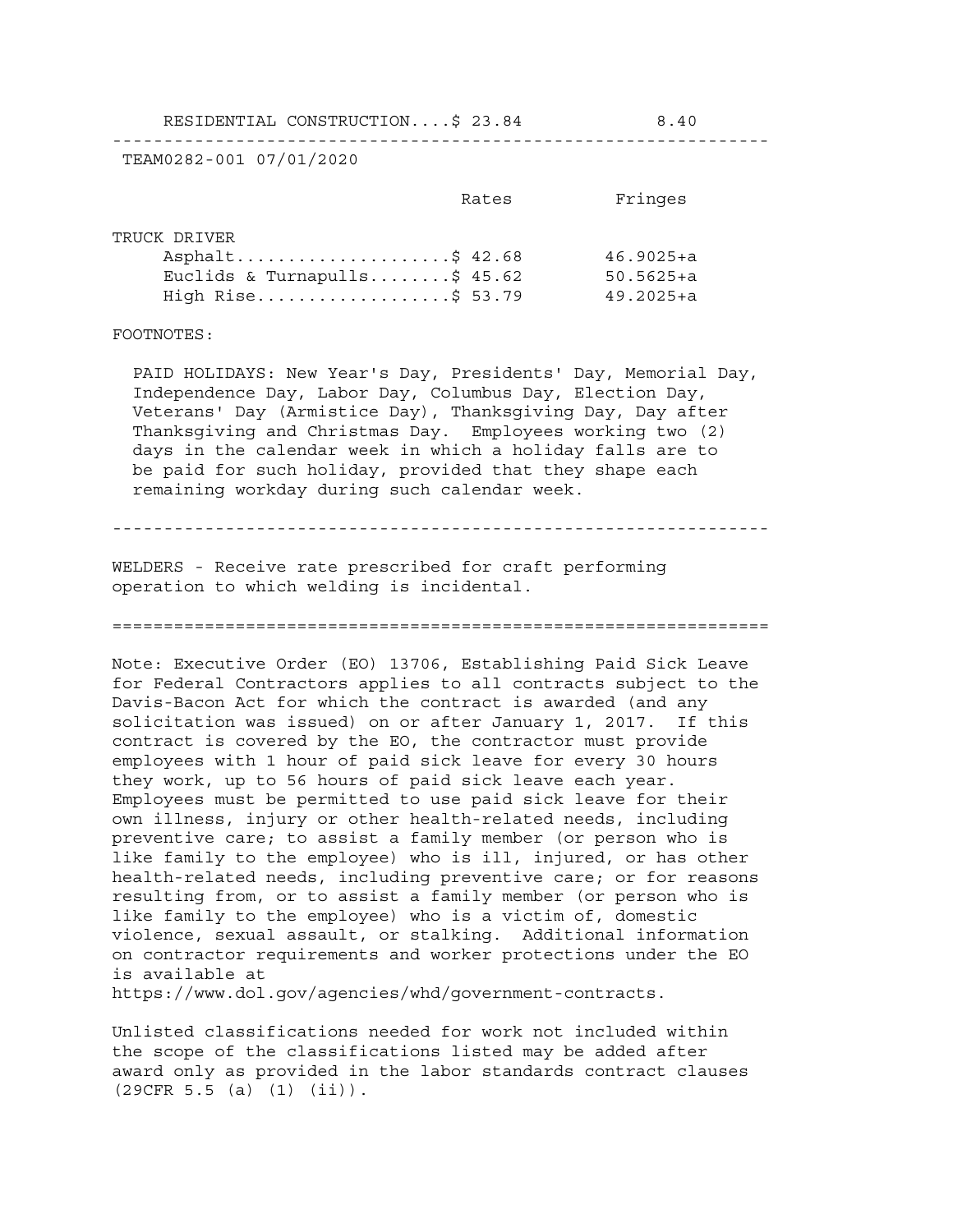----------------------------------------------------------------

The body of each wage determination lists the classification and wage rates that have been found to be prevailing for the cited type(s) of construction in the area covered by the wage determination. The classifications are listed in alphabetical order of ""identifiers"" that indicate whether the particular rate is a union rate (current union negotiated rate for local), a survey rate (weighted average rate) or a union average rate (weighted union average rate).

Union Rate Identifiers

A four letter classification abbreviation identifier enclosed in dotted lines beginning with characters other than ""SU"" or ""UAVG"" denotes that the union classification and rate were prevailing for that classification in the survey. Example: PLUM0198-005 07/01/2014. PLUM is an abbreviation identifier of the union which prevailed in the survey for this classification, which in this example would be Plumbers. 0198 indicates the local union number or district council number where applicable, i.e., Plumbers Local 0198. The next number, 005 in the example, is an internal number used in processing the wage determination. 07/01/2014 is the effective date of the most current negotiated rate, which in this example is July 1, 2014.

Union prevailing wage rates are updated to reflect all rate changes in the collective bargaining agreement (CBA) governing this classification and rate.

Survey Rate Identifiers

Classifications listed under the ""SU"" identifier indicate that no one rate prevailed for this classification in the survey and the published rate is derived by computing a weighted average rate based on all the rates reported in the survey for that classification. As this weighted average rate includes all rates reported in the survey, it may include both union and non-union rates. Example: SULA2012-007 5/13/2014. SU indicates the rates are survey rates based on a weighted average calculation of rates and are not majority rates. LA indicates the State of Louisiana. 2012 is the year of survey on which these classifications and rates are based. The next number, 007 in the example, is an internal number used in producing the wage determination. 5/13/2014 indicates the survey completion date for the classifications and rates under that identifier.

Survey wage rates are not updated and remain in effect until a new survey is conducted.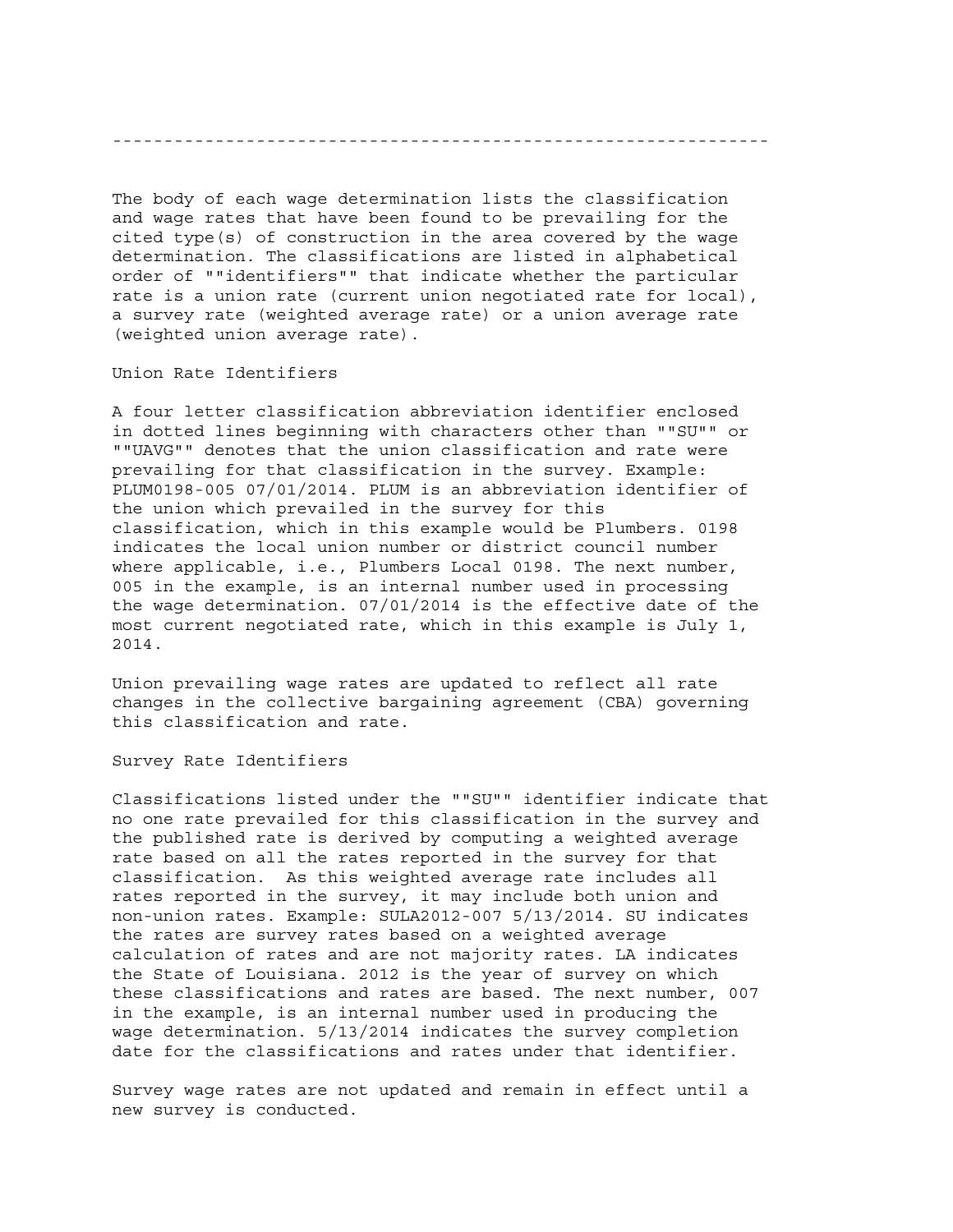### Union Average Rate Identifiers

Classification(s) listed under the UAVG identifier indicate that no single majority rate prevailed for those classifications; however, 100% of the data reported for the classifications was union data. EXAMPLE: UAVG-OH-0010 08/29/2014. UAVG indicates that the rate is a weighted union average rate. OH indicates the state. The next number, 0010 in the example, is an internal number used in producing the wage determination. 08/29/2014 indicates the survey completion date for the classifications and rates under that identifier.

A UAVG rate will be updated once a year, usually in January of each year, to reflect a weighted average of the current negotiated/CBA rate of the union locals from which the rate is based.

----------------------------------------------------------------

# WAGE DETERMINATION APPEALS PROCESS

1.) Has there been an initial decision in the matter? This can be:

- \* an existing published wage determination
- \* a survey underlying a wage determination
- \* a Wage and Hour Division letter setting forth a position on a wage determination matter
- \* a conformance (additional classification and rate) ruling

On survey related matters, initial contact, including requests for summaries of surveys, should be with the Wage and Hour National Office because National Office has responsibility for the Davis-Bacon survey program. If the response from this initial contact is not satisfactory, then the process described in 2.) and 3.) should be followed.

With regard to any other matter not yet ripe for the formal process described here, initial contact should be with the Branch of Construction Wage Determinations. Write to:

> Branch of Construction Wage Determinations Wage and Hour Division U.S. Department of Labor 200 Constitution Avenue, N.W. Washington, DC 20210

2.) If the answer to the question in 1.) is yes, then an interested party (those affected by the action) can request